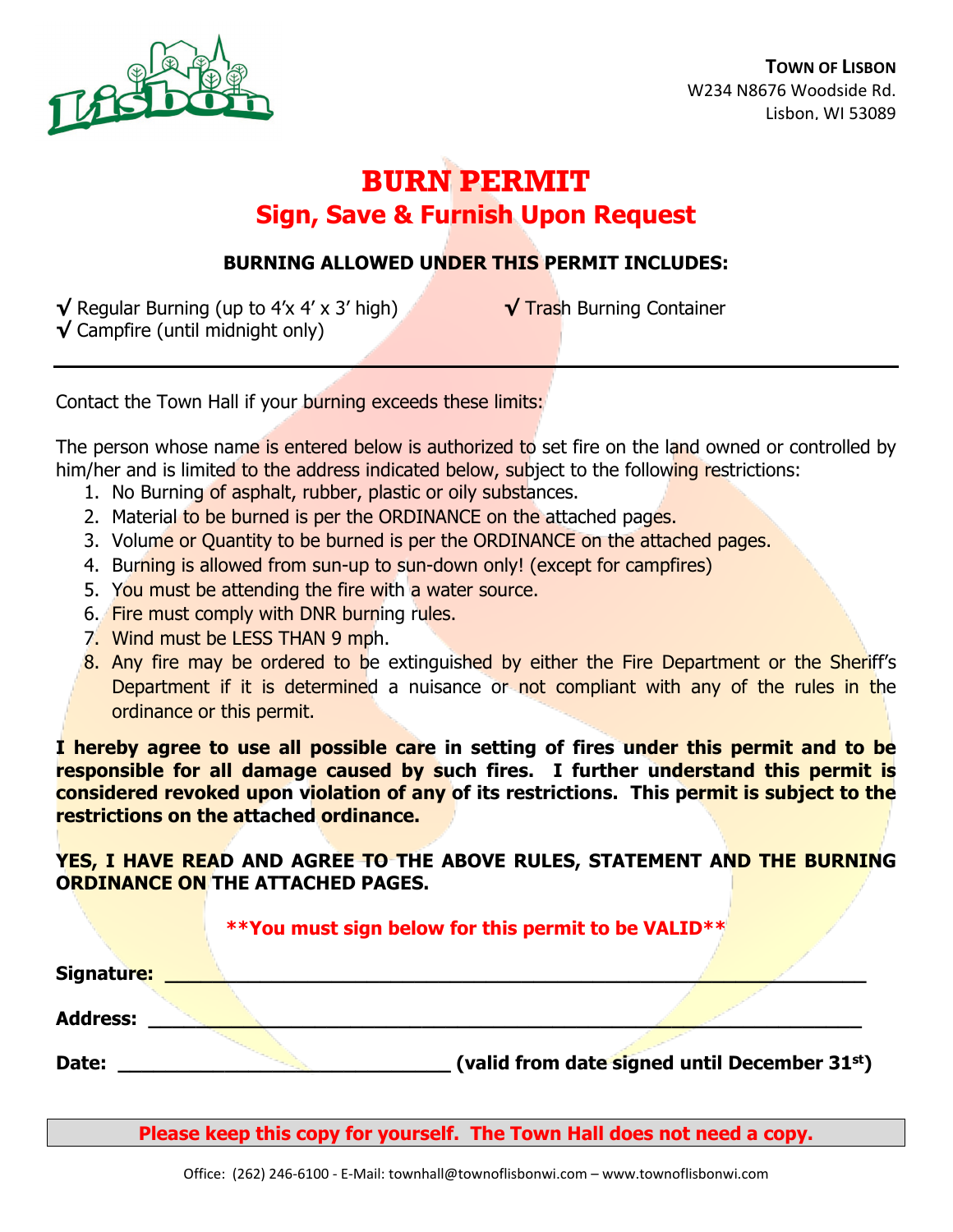#### **STATE OF WISCONSIN : TOWN OF LISBON : WAUKESHA COUNTY**

THE TOWN BOARD OF THE TOWN OF LISBON, WAUKESHA COUNTY, WISCONSIN, DOES ORDAIN AS FOLLOWS:

#### **34.25 BURNING PERMITS**

All burning is subject to the Wisconsin Department of Natural Resources rules and regulations.

(a) Burning of Certain Materials Prohibited**.** 

It shall be unlawful for any person to burn in an outdoor residential incinerator or open burning any garbage, trash, rubber or rubber products, asphaltic type materials, building materials or any other such related materials which create, by such burning, a smoke or odor nuisance. Garbage, as the term is used herein, is defined as putrescible animal and vegetable wastes resulting from the handling, preparation, cooking and consumption of food. Trash, as used herein, is defined as human or animal excrement, animal remains or offal, petroleum products, vegetable products, mineral products and metal pressurized containers.

- (b) Burning or the disposal of ash residue shall not be permitted on or within any improved street, drainage ditch, parkway, public place or right-of-way.
- (c) No fire shall be conducted or permitted which results in smoke to be spread beyond the property lines that are offensive to neighboring property owners or to create a nuisance for others. If the smoke or heat created by such burning is an annoyance or causes discomfort to the neighborhood or traveling public it shall be ordered extinguished upon complaint.
- (d) A Burning permit is required from the Town for all burning. No person shall set fire to any grass, leaves, field, brush, or similar combustible material except as otherwise provided herein, without first obtaining a permit from the Town Clerk. Such permit shall state the name and address of the person applying for the permit. The term of such a permit shall be for a period not to exceed one year. The permit shall be effective provided the permit holder complies with all of the requirements of the Fire Department with respect to the setting, control and extinguishment of the fire.
- (e) Fires Other than campfires/bonfires/open field burning/large amounts of trees, stumps or clearing of land. A permit issued under subsection (d) shall authorize burning only during the hours from sunrise to sunset, subject to the following conditions:
	- (1) The size of the pile of materials to be burned shall not exceed four feet, by four feet, by three feet high, unless a larger size is authorized by the Fire Chief.
	- (2) The pile of materials being burned shall be at least fifty feet from any structure, wood or lumber pile, wooden fence, trees or bushes, and provisions shall be made to prevent the fire from spreading to within fifty feet of such items.
	- (3) Fuel for open burning shall consist of dry materials only and shall not be ignited with flammable or combustible liquids.
	- (4) Materials for open burning may not include rubbish, garbage, trash, construction material, any material made of, or coated with, rubber, plastic, leather or petroleum based materials and may not contain any flammable or combustible liquids.
	- (5) The burning of materials pursuant to a permit issued under the terms of subsection (d) shall constantly be attended and supervised by a competent person at least sixteen years of age until such fire is extinguished. This person shall have readily accessible a garden hose, having the capability to disburse water as set forth in subsection (i) 2.
	- (6) Notwithstanding the issuance of a permit, no burning shall be permitted when the wind velocity exceeds nine miles per hour or local circumstances make the fires potentially hazardous. Local circumstances including, but are not limited to, thermal inversions, ozone alerts and very dry conditions.

#### (f) Campfires

A permit issued pursuant to subsection (d) shall authorize campfires, subject to conditions of subsection (e) and also the following conditions:

- (1) The property owner on whose property the campfire is located has consented to the activity.
- (2) The base of the fire must contain stones, block, brick, a steel ring, or similar fire retardant materials and composition.
- (3) The size of the fire cannot exceed two feet, by two feet, by two feet.
- (4) The fire is not allowed to burn between the hours of 12:00 am (midnight) and continuing through sunrise the following morning.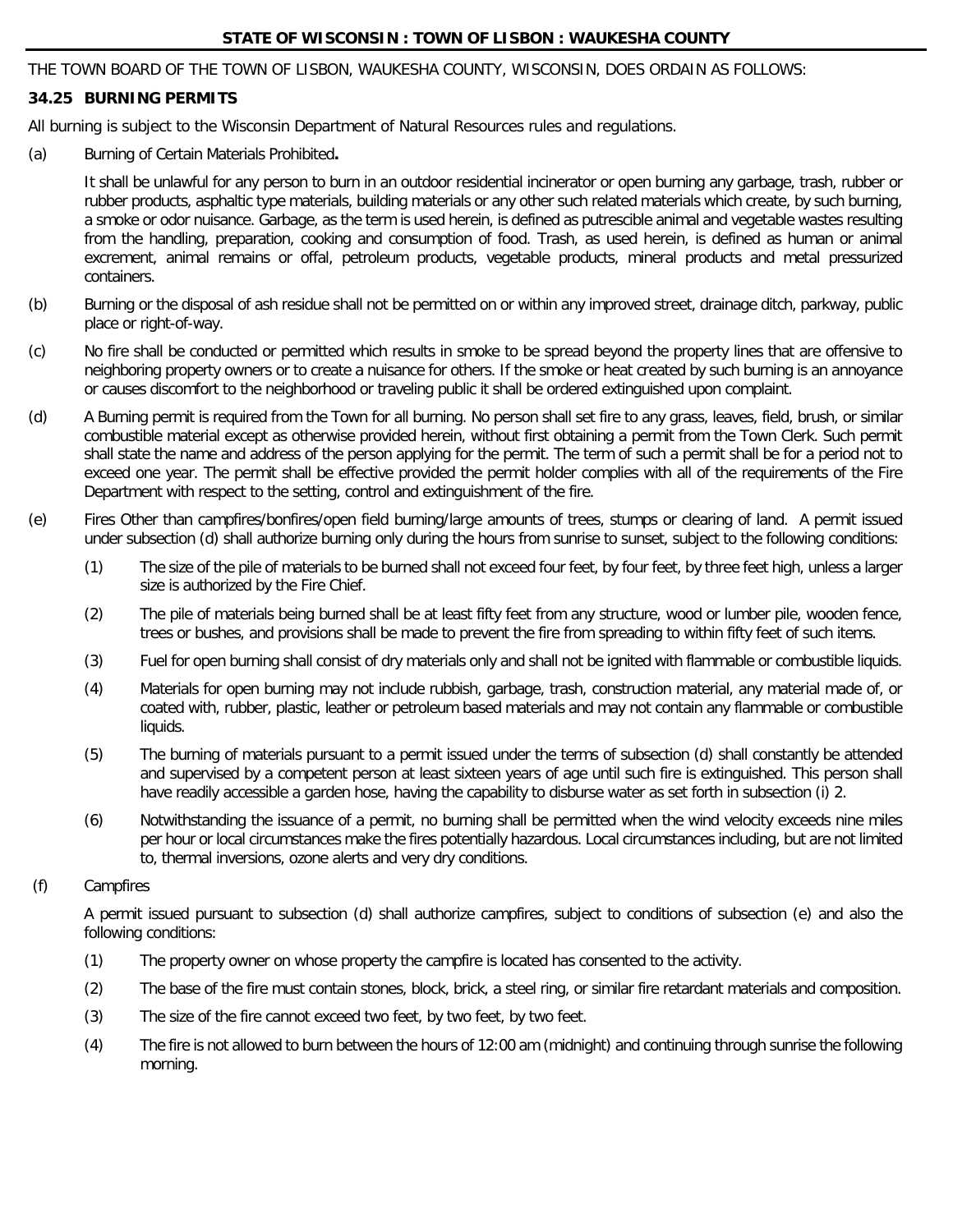#### (g) Residential Incinerators.

- (1) Outside burning shall be permitted using an incinerator which shall be metal container or masonry product built or fabricated so as to be completely enclosed, except having a top opening for loading, and a lower opening for draft control. Such openings shall be covered with a metal screen of mesh, opening not greater than one-half inch. Such residential incinerator shall be located at a distance of at least twenty five feet from any structure, and shall have all grass and other flammable material cleared away from its base for a distance of three feet from all exterior surfaces of the incinerator.
- (2) No burning in a residential incinerator shall be permitted between the hours beginning after sunset, and continuing through sunrise of the following morning.
- (h) Large bonfires/ Open Field Burning/ Large Amounts of Trees, Stumps and Clearing of Lands/Structures

No structures are allowed to be burned regardless of whether it is a standing structure or demolished. All other fires in this category shall be subject to a one time permit issued by the Town Clerk and approved by the Fire Department. Conditions of burning will be addressed per each request. This permit will be subject to a fee set by the Town Board and identified on the Lisbon Fire Department Permit Application Form. The person(s) conducting these burning activities are additionally subject to the costs necessary to reimburse the LFD/ Town of Lisbon, for any stand-by personnel deemed prudent by the Fire Chief, and for the costs for any accidental fires or property loss associated with these burns getting out of the control of those conducting the burning activities as further explained below.

(i) Additional Conditions and Qualifications.

Fires and/or burning is permitted in subsection (e),(f) and (g) shall be subject to the following conditions and qualifications:

(1) Emergency Regulations.

Whenever, because of extreme dryness or drought, the Town Board and/or Fire Chief shall deem it imprudent to set fires upon any land within the town, it shall by proclamation, declare an emergency and cause to be published in a newspaper of general circulation in the town a notice forbidding the setting of fires within the Town of Lisbon and after the publishing of such notice, no person shall set any fires until the expiration of such emergency.

(2) Service by Fire Department.

In the event that any fire which has been set, either under a permit issued or without a permit, requires service of the Town Fire Department to control the same, the person causing such fire to be set shall be liable to the town for all costs and expenses incurred in connection with the fire run by the town and shall pay the same upon written notice from the Town clerk as to the amount thereof. In the event such invoice is not paid within thirty days after notice from the Town Clerk the amount thereof shall be placed on the tax roll and assessed against the real estate upon which the fire was set and collected by the town at the next succeeding tax collection. The term "person" as used in this section shall include the owner and any person in possession of any real estate upon which a fire is set. In the event a permit has been issued, the term "person" shall mean the individual who has applied for the burning permit. Any person may appeal to the Town Board for a review of the amount of any invoice issued under the terms of this paragraph. Such appeal shall be in writing, and shall be filed with the Town Board within thirty days after the date of the invoice. An appeal so filed shall stay the enforcement of the invoice until after a hearing with respect to the amount of the invoice is conducted by the Town Board. In all events, the hearing shall be conducted within sixty days of the receipt of the appeal.

(3) Construction Materials

Burning of construction materials is strictly forbidden.

- (4) The burning activity must be continuously supervised by an adult property owner or occupant of the property.
- (5) An operable garden hose must be present at the site which will provide a flow rate of five gallons per minute and a nozzle capable of spraying ten feet, within a radius of seventy-five feet around the fire or burning activity; provided, however, that this provision shall not apply if the fire or burning of materials is more than 200 feet from any structure.
- (6) Burning shall be permitted only when winds do not exceed nine miles per hour as reported by the National Weather Service during the entire period of burning.
- (7) No asphalt shall be burned under any circumstances.
- (8) No gasoline, fuel oil, solvents, or other accelerants shall be used for ignition or at any time during the burning process.